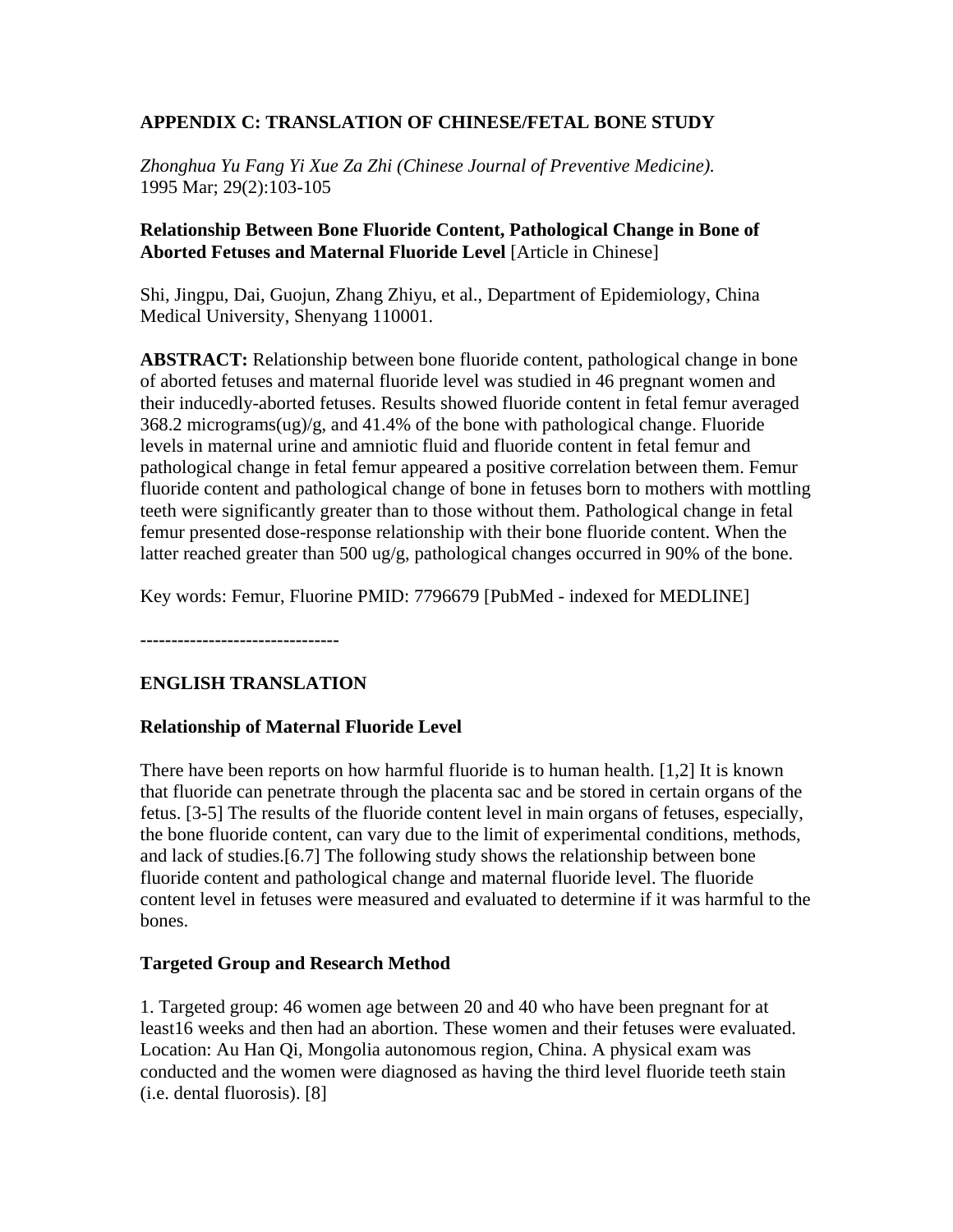2. Method of collecting samples and examination:

A.Fetus bone:

1) 0.5 cm mid segment of fetal femur was selected right after the abortion;

It was cleaned, dried, ground [9] and heated in a lab tube under 1050 degrees C for 25 minutes. Fluoride level was measured using a Fluoride Electronic Meter. The formula F microgram/g = (micromol/LX100)/W was used to calculate the fluoride level.

2) 0.2 cm from the same bone was selected. After being isolated and treated, it was viewed under a microscope to determine if there was a pathological change.

B. Pregnant mothers' urine and amniotic fluid:

30 ml of urine was collected right after the pregnant mothers were admitted in the hospital. 5 ml of amniotic fluid was drawn right after abortion medicine was injected. The amniotic fluid was kept cool at a low temperature. The fluoride level was measured using a Fluoride Electronic Meter

3. Determination of fetus bone pathological change: Any one of the following conditions was considered to be a pathological change:

A. Disorder and uneven arrangement of the femur.

B. Uneven formation of internal bone cells (e.g. spongy bone) with empty spots (cavities) in the internal structure of the bone.

C. Enlargement of the blood vessels with increase of bone cells which later become bone (ossifying cells) and fiber tissue.

D. Even spread of the bone cells and decrease of the bone density.

4. Method of calculation and analysis: All data was collected by T/W computer system and analyzed by the Epi Info. Software.

# **Results**

Fetus fluoride content (level) in femur: The 46 fetuses were divided into 3 groups with an average femur fluoride content of 368.2 ug/g. There was no significant difference of the bone fluoride content in different fetuses at different months.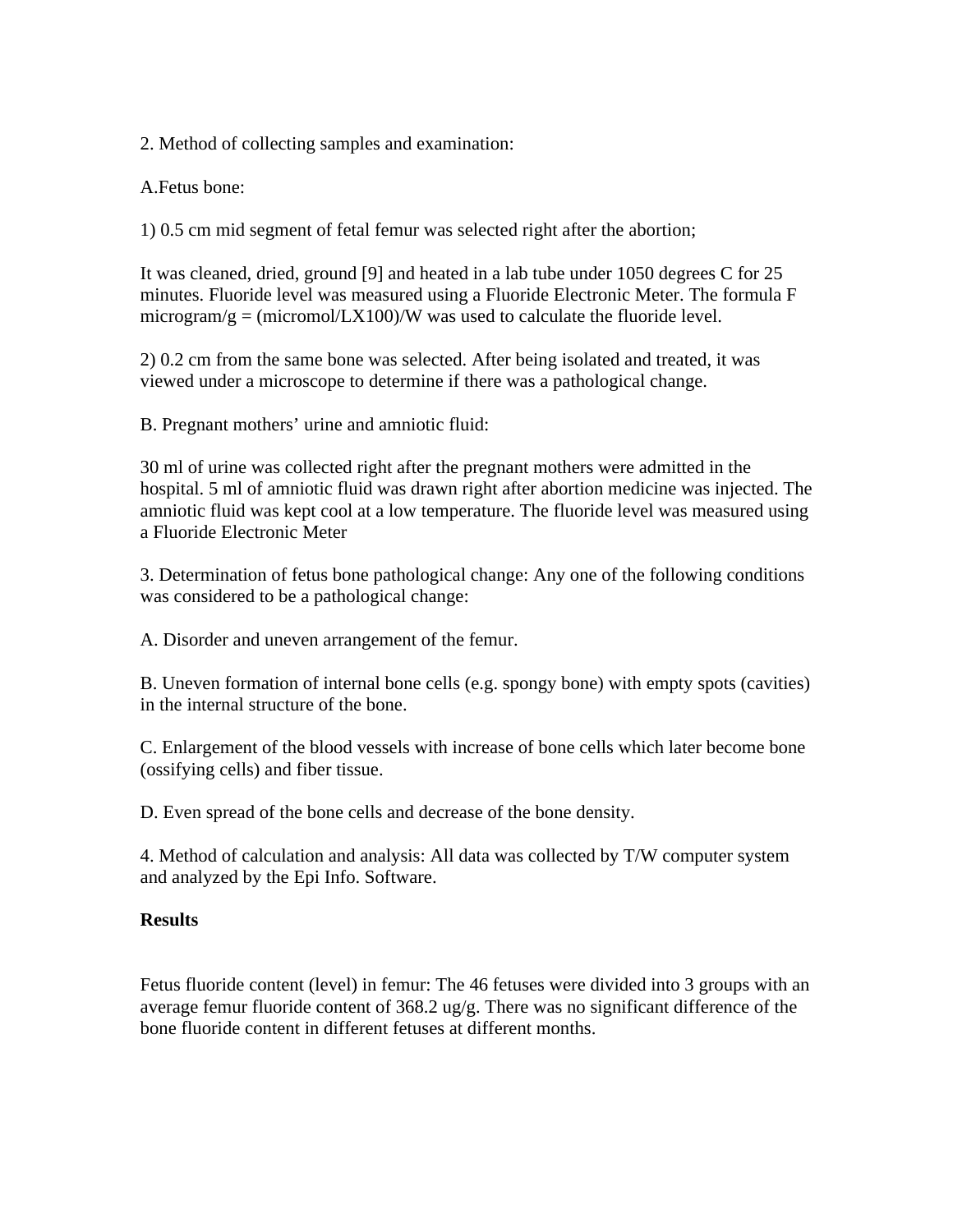| Table 1 Average of fluoride content in fetuses in high fluoride areas |                      |  |                 |                              |  |
|-----------------------------------------------------------------------|----------------------|--|-----------------|------------------------------|--|
| Month of fetus                                                        | Number               |  |                 | Bone fluoride content (ug/g) |  |
| $~\sim~4$                                                             | 16                   |  | $399.3 + 128.2$ |                              |  |
| ~ 6                                                                   | 9                    |  | $346.7 + 110.0$ |                              |  |
| $~\sim$ 7                                                             | 21                   |  | $353.8 + 128.6$ |                              |  |
| Total                                                                 | 46                   |  | $368.2 + 123.6$ |                              |  |
|                                                                       | $F = 0.85, P > 0.05$ |  |                 |                              |  |

Maternal fluoride level and fetus femur fluoride level and pathological change: The following Table 2 indicates that as the fluoride level increased in the mother's urine, there is an increase of bone fluoride level in the fetus. Statistical analysis showed there was a significant change. Obviously, the increase of fetus bone pathological change was affected by the increase of the level of urine and bone fluoride. There is a significant difference among the groups.

|                     |  | Table 2 The level of maternal urine fluoride and the fetus femur fluoride and |  |  |  |  |
|---------------------|--|-------------------------------------------------------------------------------|--|--|--|--|
| pathological change |  |                                                                               |  |  |  |  |

|      |    |                                                    | Bone pathological change |
|------|----|----------------------------------------------------|--------------------------|
|      |    | Urine fluoride (mg/L) Number Femur fluoride (ug/g) | Number (Rate %)          |
| <2.0 | 17 | $319.3 + 125.6$                                    | 2(11.8)                  |
| 2.0  | 11 | $386.5 + 90.0$                                     | 5(45.5)                  |
| >4.0 | 18 | $403.2 + 126.4$                                    | 12(66.7)                 |
|      |    | $F=3.90, P<0.05 X2=10.97, P<0.01$                  |                          |
|      |    |                                                    |                          |

Fluoride level of amniotic fluid and fetus bone fluoride level and pathological change:

Changes are significant on the level of fetus femur fluoride and bone pathology along with the increase of the fluoride level in amniotic fluid (Table 3).

| Table 3 The level of maternal amniotic fluid and the level of fetus femur |    |                 |                                                    |                 |  |
|---------------------------------------------------------------------------|----|-----------------|----------------------------------------------------|-----------------|--|
| fluoride and pathological change                                          |    |                 |                                                    |                 |  |
|                                                                           |    |                 | Bone pathological change                           |                 |  |
| Fluoride in AF (mg/L) Number                                              |    | Bone fluoride   |                                                    | Number (Rate %) |  |
| < 0.020                                                                   | 7  | $288.6 + 60.5$  |                                                    | 1(14.3)         |  |
| 0.02                                                                      | 29 | $358.4 + 126.3$ |                                                    | 10(34.5)        |  |
| >0.070                                                                    | 10 | $452.4 + 111.2$ |                                                    | 8(80.0)         |  |
|                                                                           |    |                 | $F = 4.37$ , $P < 0.05$ , $X2 = 8.84$ , $P < 0.05$ |                 |  |

See Table 4 for the relationship between whether or not the mothers have fluoride teeth stain and fetus femur fluoride level and pathological change. There is a significant correlation between the two.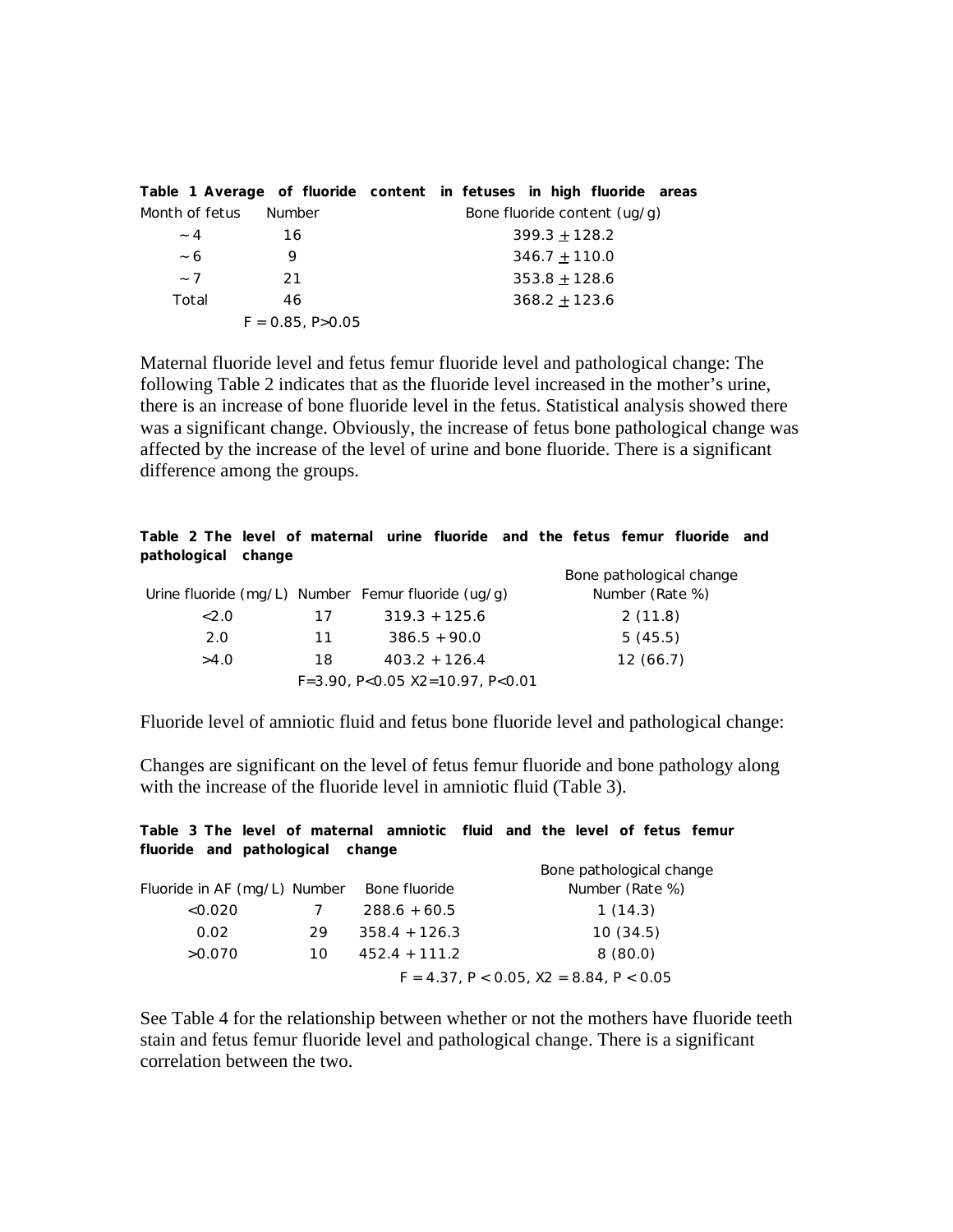| fetus bone fluoride and pathological change |               |                 | Table 4. Whether or not mothers have fluoride teeth and the level of |
|---------------------------------------------|---------------|-----------------|----------------------------------------------------------------------|
| Mother's fluoride teeth                     |               |                 | Bone pathological change                                             |
| stain                                       | <b>Number</b> | Bone fluoride   | Number (Rate %)                                                      |
| Have                                        | 25            | $431.0 + 110.9$ | 15(60.0)                                                             |
| Don't Have                                  | 20            | $289.8 + 96.9$  | 4(20.0)                                                              |
|                                             |               |                 | $t = 13.78$ , $P < 0.01$ , $X2 = 7.29$ , $P < 0.01$                  |

The degree of mothers' fluoride teeth stain and the level of fetus femur fluoride and pathological change: divided 25 mothers with fluoride teeth stain into two groups based on the degree of fluoride in their teeth. The results showed there was no significant correlation change between the two (P>0.05).

Fetus femur fluoride level and bone pathological change: 3 groups were tested based on the fetus femur fluoride level. The results showed that there was a significant correlation change between the two, especially when the bone fluoride level is more than 500 ug/g, the pathological change rate can reach up to 90%, or 4.1. The correlation change is significant between the two  $(P<0.01)$ .

#### **Discussion:**

Research done in the past indicate the highest bone fluoride level can be1000 ug/g while the lowest can be 100-200 ug/g.[6] The main cause of this significant difference is that fluoride intake level affects the bone fluoride level, e.g. the more fluoride intake, the more bone fluoride level. The results of the average bone fluoride level found in this research is 368.2ug/g, is slightly higher than Mr. He Han's research results. This may be caused by sample and experimental differences.

The research results showed that there was a positive correlation between fetus femur fluoride level and the fluoride level in mothers' urine and amniotic fluid. This indicates, the high fluoride level in the body of mothers, the high fluoride level in fetus. The placenta sac barrier does not prevent fluoride buildup in the fetus. The research did not show any difference of fluoride levels in different months of the fetuses. This may due to a saturated condition when the fetuses are exposed to a high fluoride level that is stored in the bones. As the fetus increased in age each month, more fluoride went into the fetus bones and later reached an equilibrium or saturation point. Therefore, the discharge of fluoride also increased. Another possible explanation is the small sample of fetuses involved.

Another finding from the research is that there is a strong relationship between if mothers have fluoride teeth and the fetus bone fluoride level and pathological change. It is acknowledged that the fluoride teeth only reflect individuals who had an exposure to certain degree of fluoride in the past. It does not reflect the current intake or exposure to fluoride and the fluoride level in mother's body. Therefore, this aspect should be further investigated with additional research.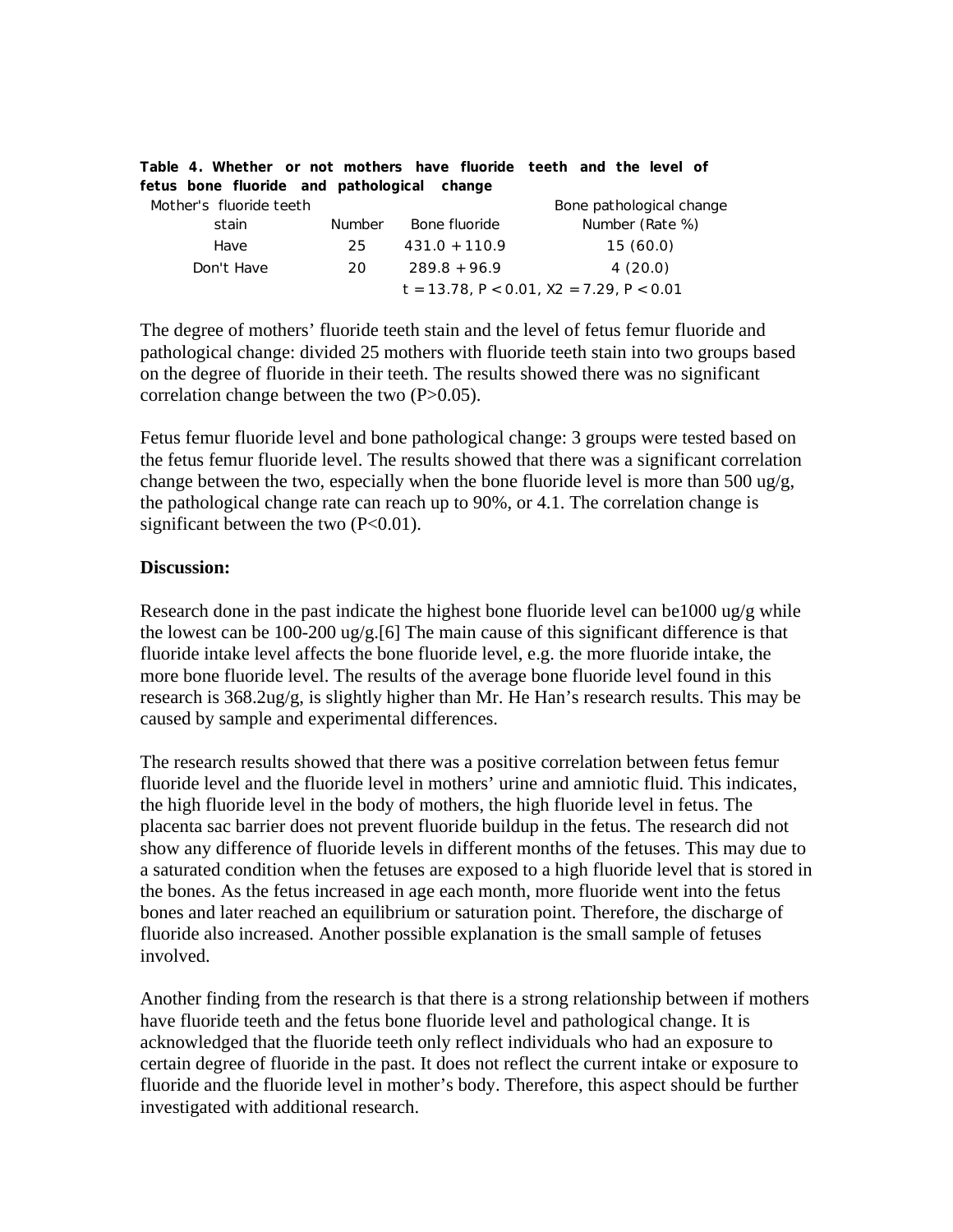## **Conclusion:**

In conclusion, there is a relationship between fluoride level in maternal urine and amniotic fluid and the fetus bone fluoride level and femur pathological change. This study proves that fluoride buildup in fetuses does cause harm to the bones of fetuses. The degree of damage can be evaluated by testing the fluoride level in maternal urine. Another finding that needs be emphasized is that when the fetus femur fluoride level is greater than 500ug/g, pathological changes occurred in 90% of the bone. The high fluoride level in the fetus resulted from the high maternal fluoride level. These are mothers who live in high fluoride risk areas. Prevention and treatments are essential to these people.

## **References:**

Wensheng Li, Survey of the effect of fluoride to bone growth. *Journal of Chinese Regional Diseases,* 1986, 5: 46.

Zhongwan , Daijie He, Tingzhong Zhao et al. Research on fetuses affected by pregnant women who live in high fluoride level areas.; Gui-yang Province Medical School Journal, 1985, 10:237

Shen YW, Taves DR. Fluoride concentrations in the human placenta and maternal and cord blood. Am J Obstet Gynecol, 1974, 119:205.

Armstrong WD, Singer L, Makowski EL. Placental transfer of fluoride and calcium. Am J Obstet Gynecol, 1970, 107:432.

Maduska Albert; Ahokas RA, Anderson GD, et al. Placental transfer of intravenous fluoride in the pregnant ewe. Am J Obstet Gynecol, 1980, 136:84.

Jinshan Cheng, Zhonglin Liu translated. Human Health and Fluoride…ShanYang: Liaoning Science & Technology Publishing Company. 1986, 111 pages.

Han He, Zaishe Chen, Weiqiun Liu. How Fluoride Affects Fetuses. Journal of Chinese Regional Diseases, Prevention and Treatment, 1991, 4:136

Gujun Dai, Regional Fluoride Poison, Intern Mongolia, Huhehaute publisher, 1985. 19.

Zhiyu Zhang, Guojun Dai, Jingyi Shi et al. Method of exam fetus bone fluoride level, *Journal of Chinese Regional Diseases*, 1994, 13 (special issue): 90.

Received: 1994-03-07 Accepted: 1994-04-27 (Reviewed by Zhao Xie Yi)

**---------------------**